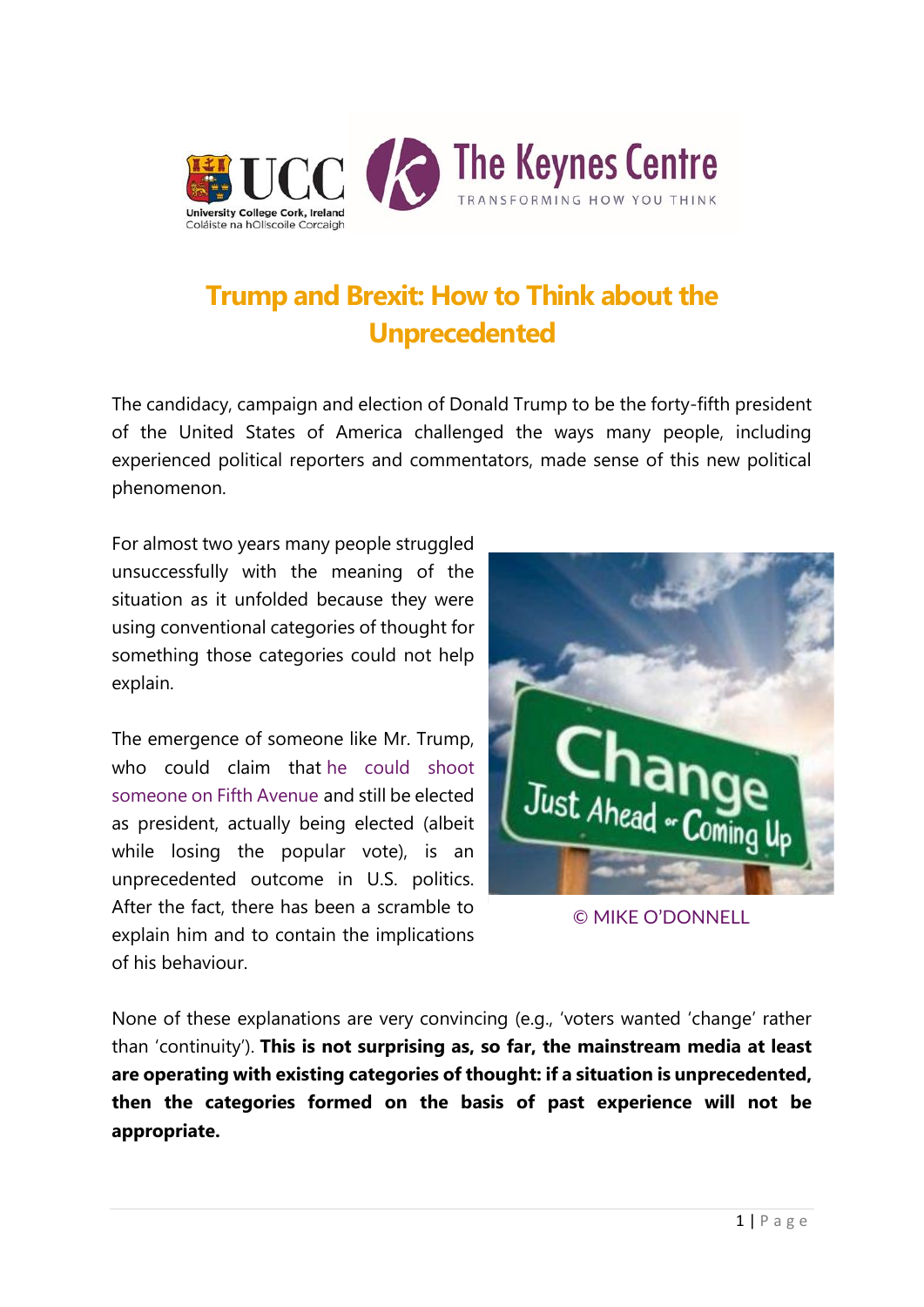In the U.K. there were many similarities between the Brexit campaign and Mr. Trump's campaign, most notably, perhaps, in the abandonment of any

recognition – not to mind obligation – of truthfulness. The behaviour of the campaigners and voters in both countries – many of the latter having little regard for facts – is unprecedented and the big question posed by this extraordinary experience is:

### **How to Think About the 'Unprecedented'?**

Hannah Arendt faced that question when she went to the trial of Adolf Eichmann in Jerusalem in 1961 in order to see Eichmann at first hand and to report on the trial. We can look to her response to that experience as **an exemplar of HOW to THINK about a new phenomenon.**

#### *Thinking with Arendt*

Arendt went to the trial of Adolf Eichmann, not out of ego or seeking acclaim, but because **she needed to understand the unprecedented situation of a state policy for the industrial 'processing' of people**. She wanted to take what she believed would be her last chance to see an example of a real Nazi who was involved in that horror and she spent much time contemplating the transcripts of Eichmann's lengthy pre-trial interrogation and of the trial.

Arendt, of course, was no ordinary reporter; as a 'journalist' she had unusually strong skills of observation and looked at such things as free of preconceptions as possible. Her awareness from this



[© MIKE O'DONNELL](https://www.instagram.com/mikodonnell/)

experience led her to the insight that **it was necessary to think anew**.

Her method was to look at a particular (Adolf Eichmann) in order to formulate a new way of understanding, rather than subsume it under existing ready-made

generalisations or categories, e.g., 'monster', which she decided was not appropriate for this unprecedented phenomenon.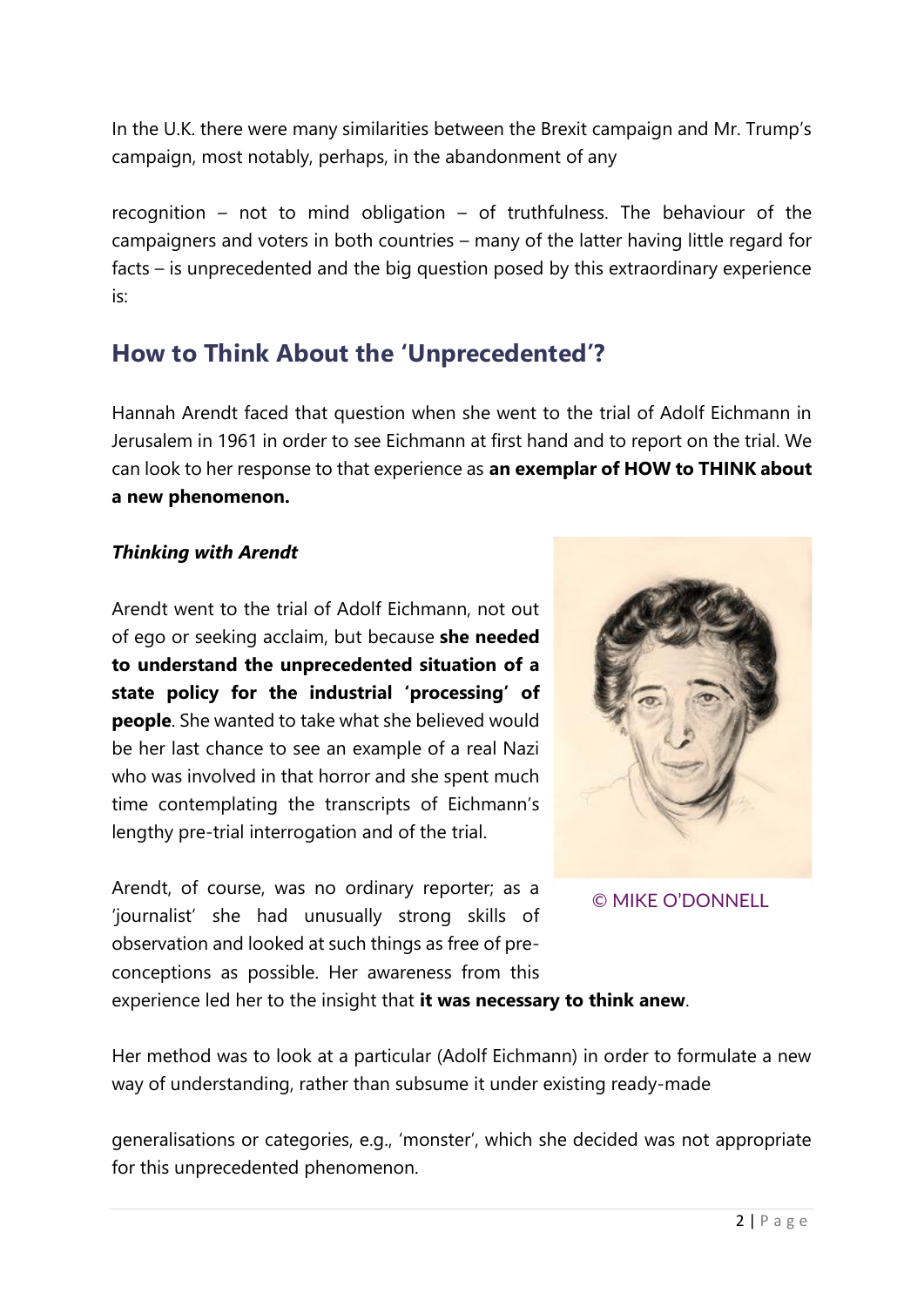For Arendt j*udging always concerns particulars and things close at hand.* Here's an everyday example of what she means:

When we go to a restaurant and enjoy a 'good' dish how have we determined that the dish was 'good'?

How did we decide since this is literally a matter of taste – there are no rules, no formulas for deciding. Yet, while we may have more or less confidence in our assessment, we may have a sense of it being more general than just a whim. (Think food critic-writer.) That sense is what Arendt, following Immanuel Kant, meant by 'Judgment'.

(The obvious questions which our assessment raises for us are: How reliable is that sense of mine? What confidence can I (or others) place in it? And, most importantly, why can I be confident about the reliability of my judgment? These are questions which we park here.)



[© MIKE O'DONNELL](https://www.instagram.com/mikodonnell/)

Arendt proposes that judgment is a way of proceeding in which critical categories are inspired by ones engagement with a phenomenon, such as the dish in the example above.

The critical categories are not imposed on the phenomenon with which one is engaging. Judgment is the human faculty of knowing which can assess particulars without subsuming them under general rules or abstractions which can be taught and learnt.

**The Faculty of Judging Particulars is the ability to say: "this is wrong/right", "this is ugly/beautiful", "this is bad/good, and "this is untrue/true".**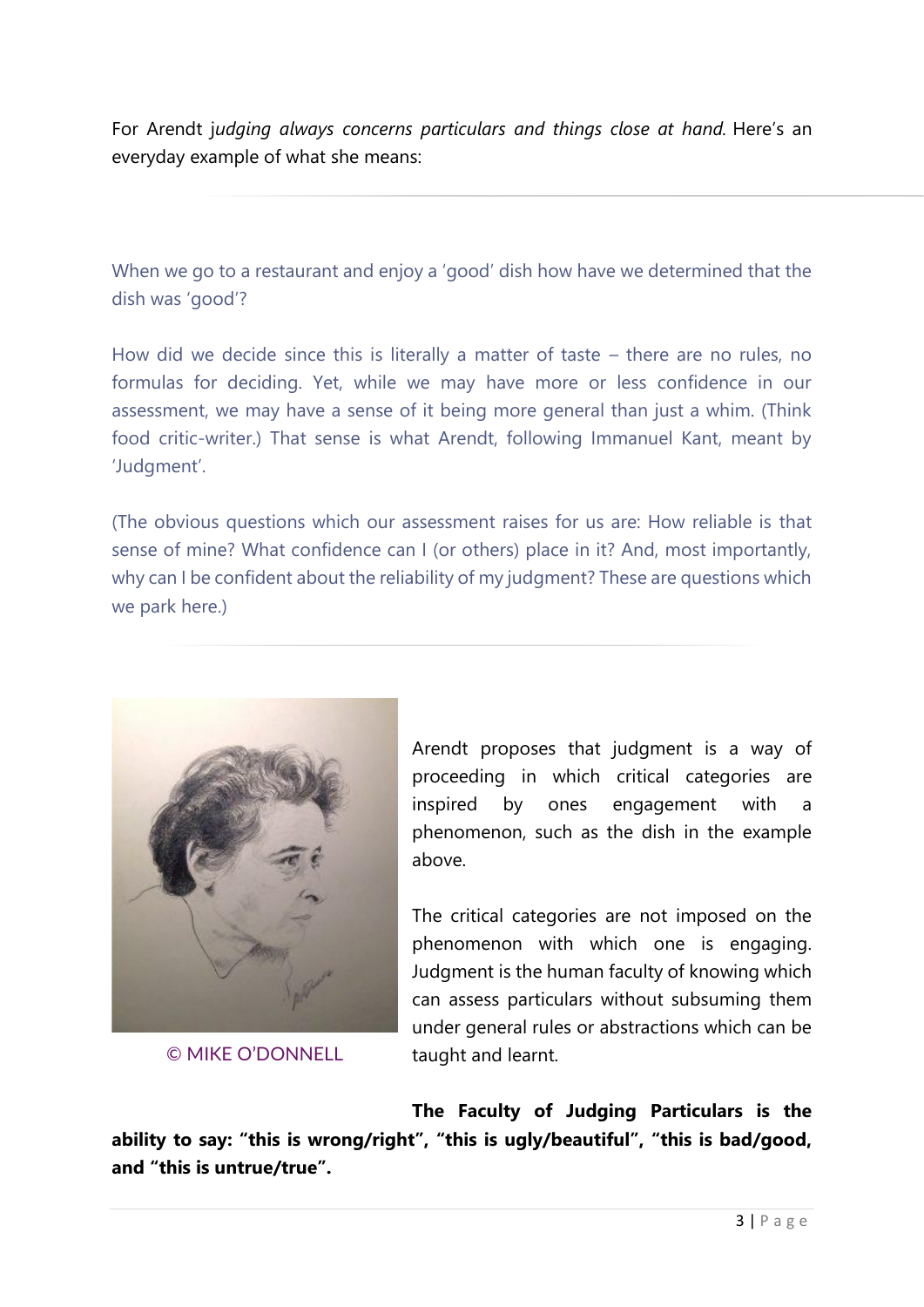Arendt says that judging involves reasoning without categories that are "deeply ingrained in our mind but whose basis of experience has long been forgotten and whose plausibility resides in their intellectual consistency rather than in their adequacy to actual events".

As human beings, she considers that we are each born with the Faculty of Judgement, but like any faculty or talent it can and will be less or more developed in different people. To develop one's power of judgment is a matter of personal discretion.

## **We Think (Judge) in Categories**

What about Adolf Eichmann? How do we understand him?

This is not a question about the acts of extermination. We can agree that there is no question that the acts to which he contributed, and thereby supported, were an evil of the worst order ever. These need not be considered at this time.

The question with which we are engaged is about our understanding and our



[© MIKE O'DONNELL](https://www.instagram.com/mikodonnell/)

method of making meaning, i.e., how do we make sense of such behaviour? Under what category of thought do we classify him so that we understand him?

Is he a 'monster'?

To see him as a 'monster' would be a very common solution to the problem and it would be completely satisfactory to many in the sense that it would bring their consideration to an end.

We must ask, however, what does it mean to say someone is a 'monster'?

'Monster':

C13th: misshapen creature, abnormal or malformed animal.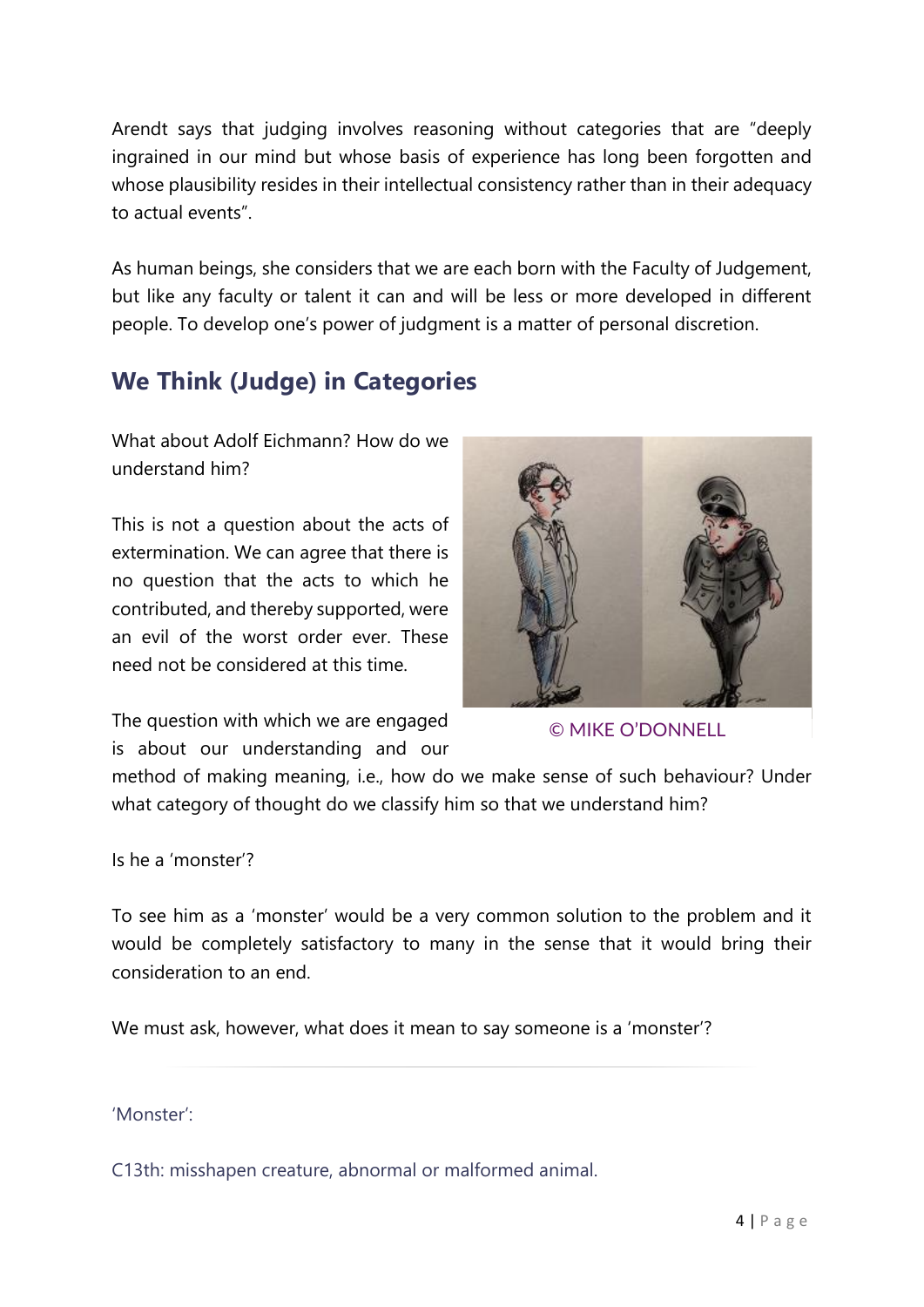Mod. Def.: imaginary beast such as centaur, usually made up of various animal or human parts; person, animal or plant with a marked structural deformity; cruel,

wicked, or inhuman person (Collins English Dictionary: 21st Century Edition)

How do we use this concept? **How would using the concept of 'monster' advance our understanding of the phenomenon?** How would it justify punishing an act committed by such a person? How would it put us in a position to prevent or destroy such behaviour?

How would it explain all the other Germans involved in the extermination of Jewish, Gypsy, Gay and other people? All 'monsters'?

### **Where do we draw the line about people contributing in some way, however indirectly, to the exterminations?**

Note, for example, the role of IBM people inside and outside Germany in supporting the development, operations and logistics of the extermination system: you can read more **[here](http://www.ibmandtheholocaust.com/)**, **[here](http://www.huffingtonpost.com/edwin-black/ibm-holocaust_b_1301691.html)** and **[here](https://en.wikipedia.org/wiki/IBM_during_World_War_II)**.

Further, was (is?) 'monsterism' something peculiar only to many (all?) of the German population (including Jewish Germans?)? Only during a certain period or always? Would this apply only to Germans?

Aside from the evolutionary realities of human beings (we are all much the same biologically), note [Asch,](https://en.wikipedia.org/wiki/Asch_conformity_experiments) [Milgram](https://en.wikipedia.org/wiki/Milgram_experiment) and [Zimbardo](http://www.prisonexp.org/) Experiments with U.S. subjects.

Let us set aside for a moment the extreme situation in which the people we are taking for our case studies had to operate and which we are using to explore how people construct their meanings.

Consider a normal everyday situation in Ireland where the act is not on the evil scale but would at least be likely to be regarded as improper if not wrong by many if not most people: [HSE's Bid to sack whistle](http://www.irishexaminer.com/breakingnews/ireland/hse-bid-to-sack-grace-whistle-blower-762324.html)-blower Grace Foster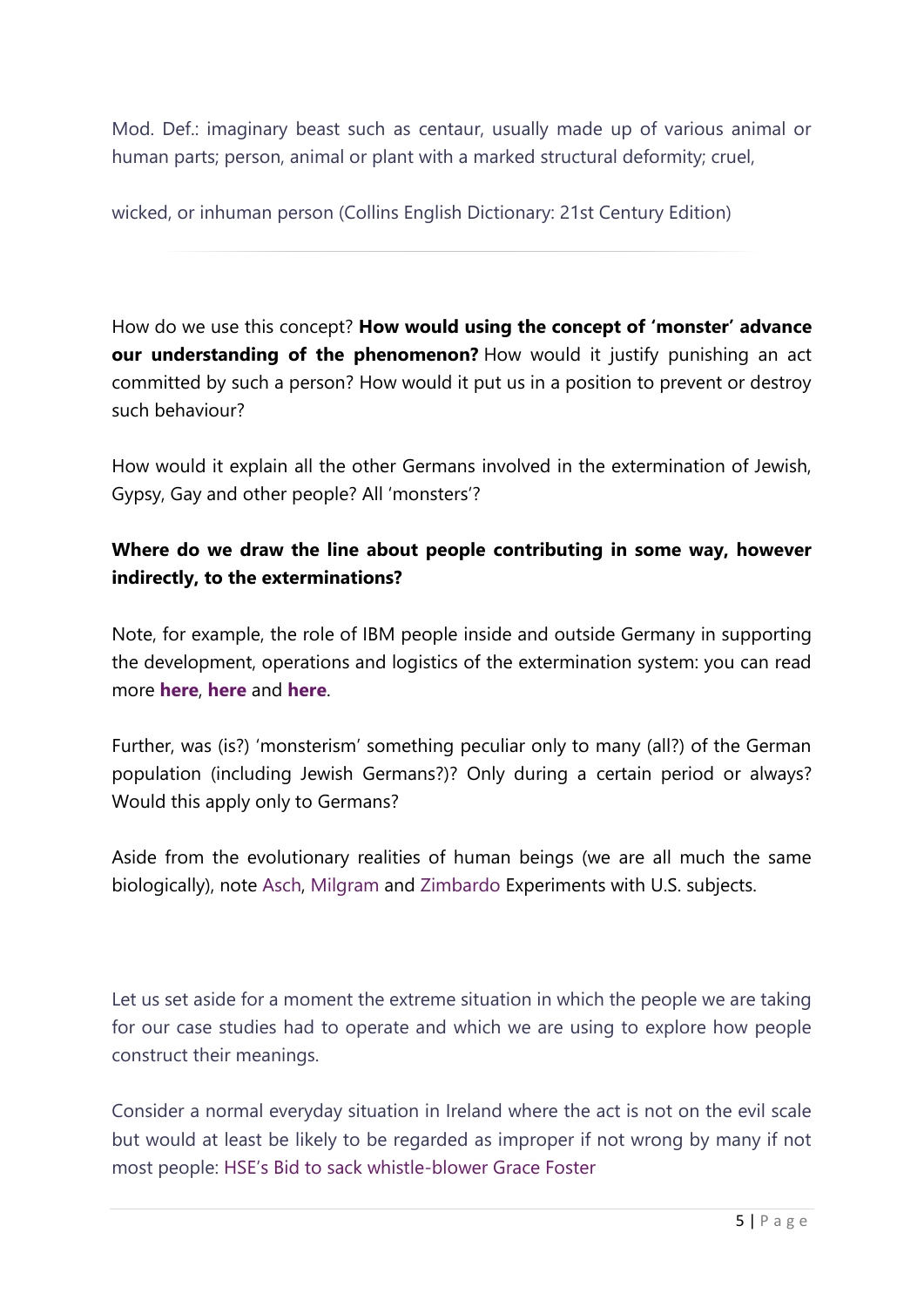**How would you judge the reported act of the General Manager, HSE South-East – how would you explain the act of moving to dismiss the whistle-blower who is credited with bringing the abuse to light?**

**How would you assess the myriad of similar acts, e.g., workplace and managerial bullying, throughout organisations and companies in Ireland every day?**

Recall also Arendt's view of a 'truth' bringing the 'liberating soundless dialogue of me with myself' to an end.

### **Arendt's Question**

Let us return to Arendt's case study and the question we are posed by Eichmann:

**What is the right category to help us understand the awful phenomenon of how apparently 'ordinary people' can participate in monstrous deeds?**

In other words, how do we organise the reality of 'ordinary Germans' engaged in extermination programmes to make a sense which will serve to grow our minds (our



[© MIKE O'DONNELL](https://www.instagram.com/mikodonnell/)

immediate focus), have us ready in case of similar phenomena in the future

(not all events have to be on the scale or as evil), and also, perhaps, provide guidance as to how it can be prevented or destroyed if occurring?

On the basis of her observations and contemplation, she formulated a new category, **'thoughtlessness' – 'the inability to see things from the standpoint of another'** -for us as a way of constructing an understanding to enable us to decide for ourselves.

She poses the question for us to provide our answer: **Was Adolf Eichmann 'thoughtless'? Was he unable to put himself in the position of the targets of the**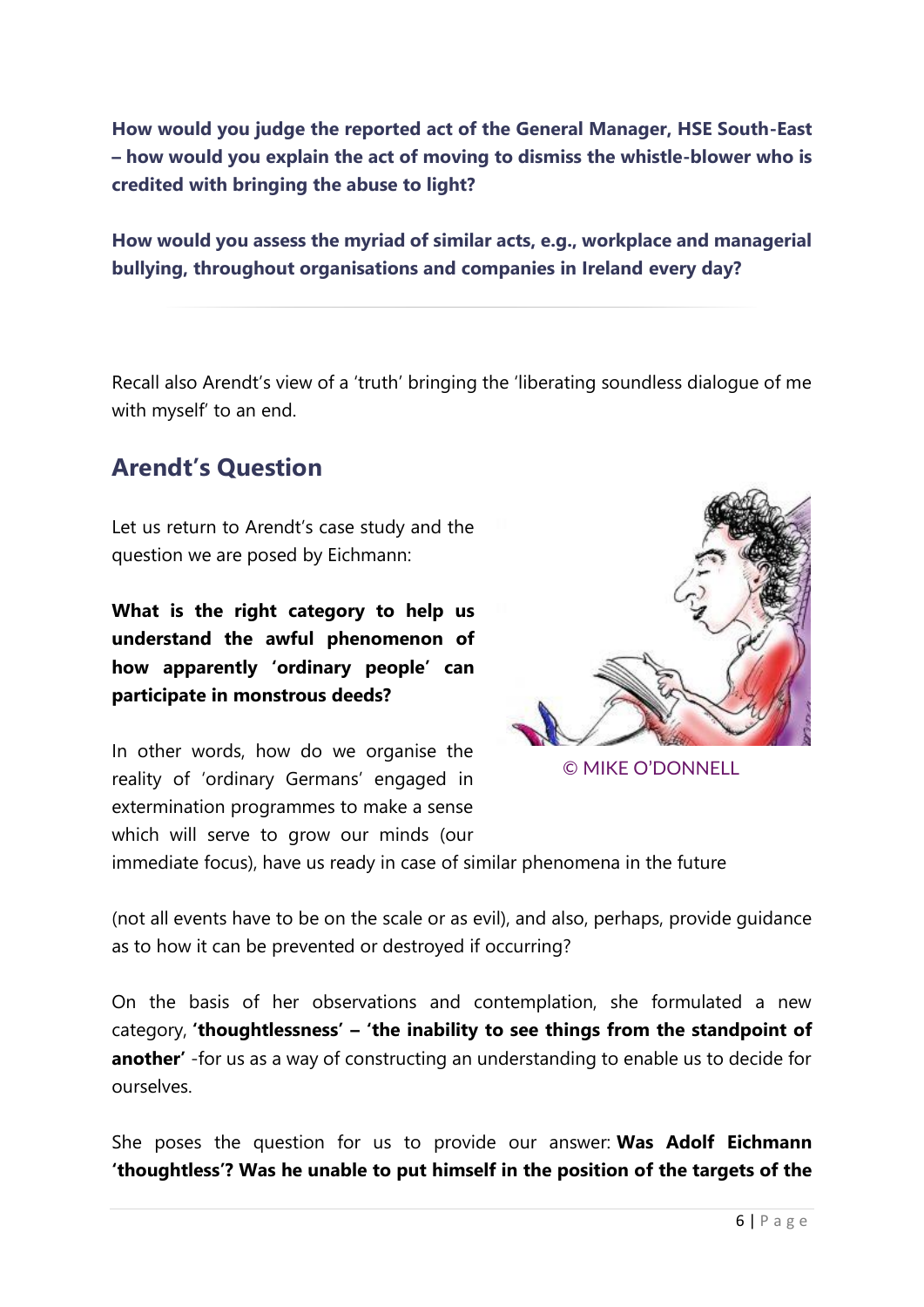#### **persecution? Or was he able to do so, but declined to do so or decided to ignore it?**

While Arendt focused on Adolf Eichmann, the issue for us is not whether she was right about him (as argued by Eichmann's biographers David Cesarani, Christopher Browning), but whether her generalisation and explanation is useful to us for understanding how 'ordinary people' could do what they did.

**We don't have to accept her specific conclusion about Adolf Eichmann to find the ideas, which she formulated out of the 'Eichmann' materials she thought about, useful to us. Also we do not need to get tied up in words – labels are just a convenient way of working with concepts/categories and communicating with others. It is the content – meaning – that matters.**

What do we do with Hannah Arendt's offer of an alternative way of knowing, i.e., seeing Adolf Eichmann under the category 'thoughtless (as defined by her) rather than reaching for a conventional category, e.g., 'monster', for him?

Reject it out-of-hand? Why? Because we are committed to (trapped in?) a particular way of knowing? Or conduct an experiment, one attending to ourselves: explore HOW we understand a situation – HOW we know WHAT we know (believe) – and, perhaps, also identify what we feel we (might?) have to lose by exercising a different way of knowing.

### **An Experiment: Using Arendt's Way of Knowing**



[© MIKE O'DONNELL](https://www.instagram.com/mikodonnell/)

We could use Arendt's ideas to construct an alternative understanding of 'the Eichmann phenomenon', i.e. first practice working with the ideas she presents to us, to see how we do with them before dismissing them?

Rather than giving up your own way of understanding Adolf Eichmann, what we would like you to test is adding to your way of constructing your knowledge on a trial basis.